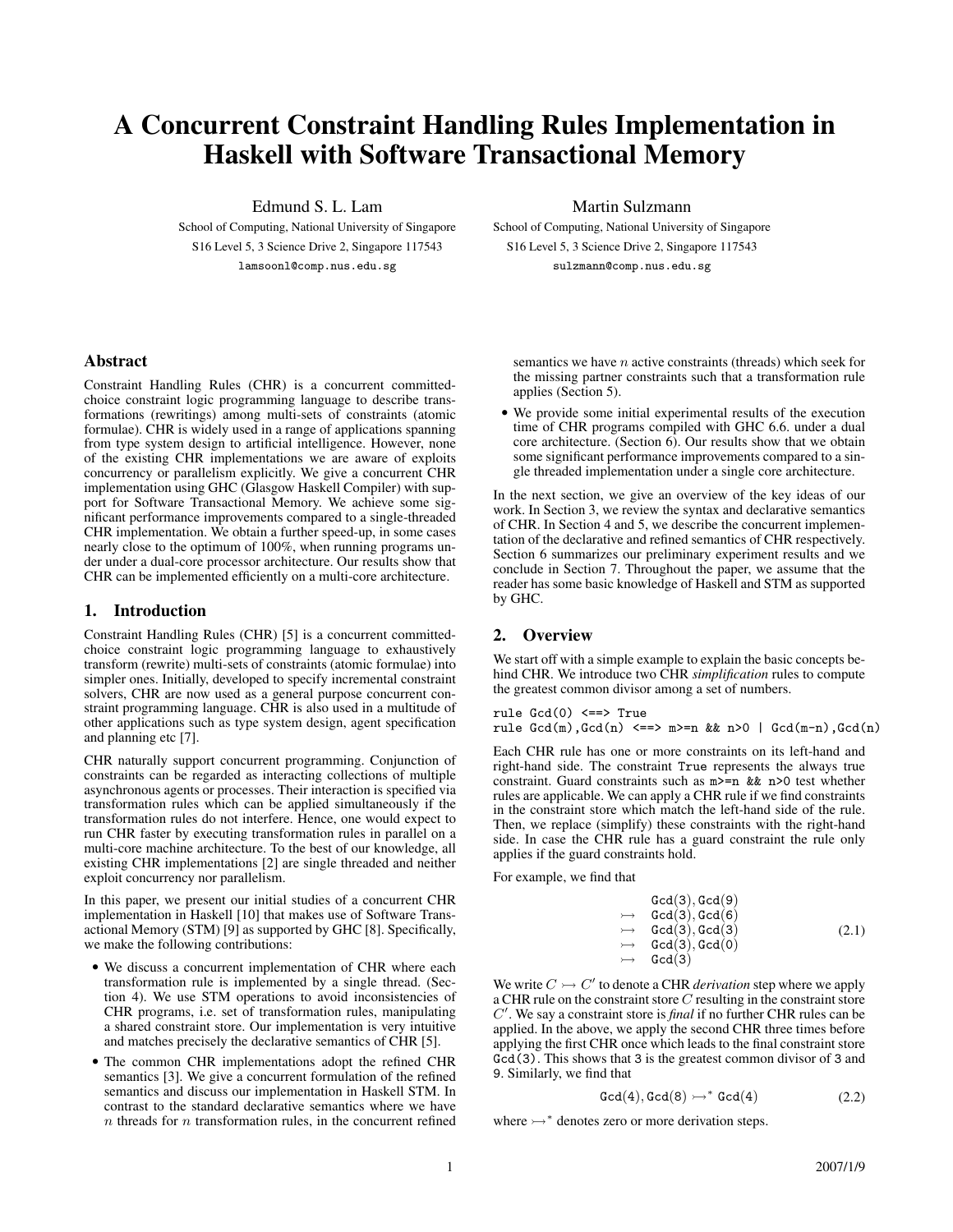CHR satisfy a monotonicity property. That is, we can straightforwardly combine two derivations as long as they do not interfere. Hence, we find that

 $\texttt{Gcd}(3), \texttt{Gcd}(9), \texttt{Gcd}(4), \texttt{Gcd}(8) \rightarrow^* \texttt{Gcd}(3), \texttt{Gcd}(4) \rightarrow^* \texttt{Gcd}(1)$ 

In terms of the operational behavior of CHRs this means that we can build derivations 2.1 and 2.2 concurrently. Under a dual core architecture, we can then run both derivations in parallel. According to Früwirth [6] this form of CHR concurrency/parallelism is referred to as *weak* concurrency/parallelism. At the end of this section, we will briefly discuss *strong* concurrency/parallelism.

In Sections 4, we give a concurrent implementation of the declarative semantics where each concurrent thread corresponds to a CHR rule seeking constraints in the constraint store matching its lefthand side. Section 5 presents a concurrent variant of the refined semantics which is commonly found in CHR implementations. The execution of CHR is driven by active constraints which seek for missing partners such that a CHR applies.

In both cases, we model the constraint store as a shared linked list and employ STM operations to prevent inconsistencies when applying CHR rules. Each CHR application is split into a sequence of search and insert/delete STM operations. A subtle point is that making the entire search an atomic operation easily leads to interleaving of CHR derivation steps. For example, the concurrent execution of

$$
\begin{array}{ll}\texttt{Gcd}(3), \texttt{Gcd}(9) \rightarrowtail \texttt{Gcd}(3), \texttt{Gcd}(6) & ||\\ \texttt{Gcd}(4), \texttt{Gcd}(8) \rightarrowtail \texttt{Gcd}(4), \texttt{Gcd}(4)\end{array}
$$

requires us to spawn two concurrent threads scanning the constraint store  $Gcd(3)$ ,  $Gcd(9)$ ,  $Gcd(4)$ ,  $Gcd(8)$  for constraints matching the left-hand side of the second CHR rule. If both threads start scanning the store from left to right, only one of the threads will be successful but the other thread will become invalid and has to "retry" in the STM sense. Specifically, say the first thread searches for  $Gcd(3)$ ,  $Gcd(9)$  and the second thread searches for  $Gcd(4)$ ,  $Gcd(8)$ . The first thread will be faster and will then replace  $Gcd(3)$ ,  $Gcd(9)$  by  $Gcd(3)$ ,  $Gcd(6)$ . But this will invalidate the transaction log of the second thread which contains Gcd(3), Gcd(9) because of the left to right search strategy.

Therefore, we use a "small step" search strategy where only the individual (but not the entire) search steps between neighboring nodes are atomic. Of course, we need to re-check the found constraints before the actual rule application. We also use different entry points to avoid "overlap" among the search threads. In essence, we use a shared circular list.

CHR also support a *stronger* form of concurrency/parallelism [6] which we will ignore here for brevity. Briefly, the two CHR derivations

$$
\mathtt{Gcd}(3), \mathtt{Gcd}(9) \rightarrow^* \mathtt{Gcd}(3)
$$

and

$$
\texttt{Gcd}(3), \texttt{Gcd}(12) \rightarrow^* \texttt{Gcd}(3)
$$

share the common constraint Gcd(3). In our current (naive) implementation, Gcd(3) is removed and added again each time the second CHR applies. Hence, we cannot concurrently execute the above CHR derivations. The important point to note that is that there is only one copy of Gcd(3). However, both derivations do not alter Gcd(3). When applying

rule  $Gcd(m)$ , $Gcd(n) \iff m \ge n$  &  $n>0$  |  $Gcd(m-n)$ , $Gcd(n)$ 

we only remove the first constraint  $\text{Gcd}(m)$  by  $\text{Gcd}(m-n)$  but the second constraint  $Gcd(n)$  remains unchanged. Hence, there should not be any problem executing both derivations concurrently. Our implementation can be adjusted to deal with such cases but we postpone a discussion till a later version of this paper.

Another issue which we will ignore here is confluence. We say a set of CHR rules is *confluent* iff different derivations starting from

| Terms                               |               |                                      | $s, t$ : $x   0   1   -1   $                                                                                                                                                                                                          |
|-------------------------------------|---------------|--------------------------------------|---------------------------------------------------------------------------------------------------------------------------------------------------------------------------------------------------------------------------------------|
| Guards<br>Atoms<br>CHR <sup>1</sup> | g<br>at.<br>r | $\mathbf{r} = \mathbf{P} \mathbf{t}$ | $t-t$   $t+t$  <br>$(t, , t)$   K tt<br>$ ::= g  g  g \& \& g  t > t   $<br>$ ::=$ rule $P_1$ t <sub>1</sub> $P_n$ t <sub>n</sub> $\Longleftrightarrow$<br>$\mathbf{g}$   Q <sub>1</sub> $\mathbf{s}_1$ Q <sub>m</sub> $\mathbf{s}_m$ |

Figure 1. CHR Syntax

the same point can always be brought together again. The above CHR rules are clearly confluent, because their left-hand side do not overlap. The situation changes if we drop the guard n>0 from the second rule.

rule Gcd(0) <==> True rule  $Gcd(m)$ , $Gcd(n) \leq r$  =>  $m$  >=n |  $Gcd(m-n)$ , $Gcd(n)$ 

Then, both rules are applicable on  $Gcd(0)$ ,  $Gcd(0)$ , however, the set of CHR rules remains confluent. We can check for confluence by checking that all "critical pairs" are joinable [1]. This confluence check is decidable if the CHR rules are terminating. We say a set of CHR rules are *terminating* iff for each initial constraint there exists a final constraint store. In theory, many CHR rules are nonconfluent. But non-confluence does not arise in practice because the critical pair state can never be reached. We refer to [6, 4] for a discussion.

#### 3. Syntax and Semantics of CHR

We review the syntax and declarative semantics of CHR. For our purposes, we assume CHR simplification rules of the form described in Figure 1. CHR also support simpagation and propagation rules and builtin constraints such as equality which we ignore for brevity here. The syntax of CHR in Figure 1 follows closely our implementation which is embedded into Haskell. We assume that K refers to a value constructor of a user-definable data type. The term and guard language is essentially the same as in Haskell. We adopt Haskell syntax and assume that variable names start with a lowercase letter and predicate and constructor names start with a uppercase letter. In the standard CHR syntax it is exactly the other way around.

As usual, we refer to the left-hand side of a CHR rule as the rule *head* and the right-hand side (excluding the guard) as the rule *body*. The guard is assumed to be true if omitted.

We assume that CHR rules are *variable-restricted*, i.e. all variables occurring on the right-hand side already occur on the left-hand side.

The declarative semantics of CHR is explained by exhaustive application of CHR rules on an initial constraint store until we reach a final constraint store where no further CHR rules are applicable. A constraint *store* is simply a multi-set of atoms to which we often refer to as constraints.

A single derivation step is formally defined as follows. A (renamed) CHR rule r of the form rule P<sub>1</sub> t<sub>1</sub> ... P<sub>n</sub> t<sub>n</sub>  $\iff$  $g | Q_1 s_1 ... Q_m s_m$  applies to a multi-set C of atoms iff there exist P<sub>1</sub>  $t'_1$  ... P<sub>n</sub>  $t'_n$  in C such that  $\phi(t_i) = t'_i$  for  $i =$ 1, ..., *n* for some substitution  $\phi$ . Then, we replace P<sub>1</sub> t'<sub>1</sub> ...  $P_n$  t'<sub>n</sub> in C by  $Q_1$   $\phi(s_1)$  ...  $Q_m$   $\phi(s_m)$  if  $\phi(g)$  evaluates to true. We refer to the resulting constraint as  $C'$  and write  $C \rightarrowtail_{r} C'$ to denote the application of CHR  $\mathbf r$  to  $C$  with result  $C'$ .

Readers familiar with Prolog will notice the two important differences between Prolog and CHR. CHR applies forward reasoning whereas Prolog uses backward reasoning. In CHR, we seek for matchings where in Prolog we use unification to fire rules.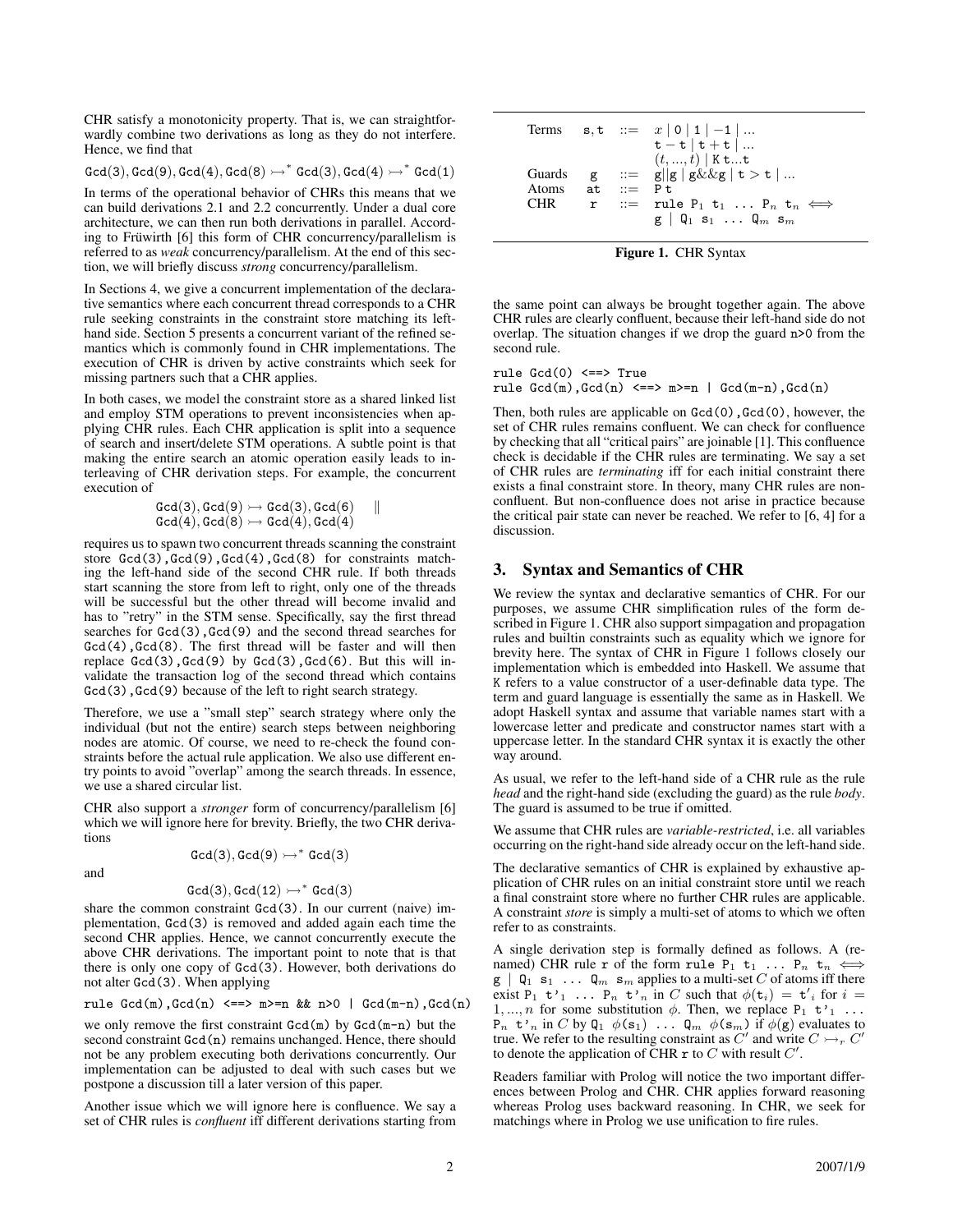|  | <b>Derivation</b> $d_1$ |  |  |
|--|-------------------------|--|--|
|--|-------------------------|--|--|

Derivation  $d_2$ 

Atomic Search and Rewrite Read  $C_1$ :  $\texttt{Gcd}(0)$ Rewrite  $C_1$  with  $True$ Commit: Success

Atomic Search and Rewrite  $\mbox{Read }C_1$  :  $\mbox{Gcd}(0)$  $\mbox{Read }C_2$  :  $\mbox{Gcd}(6)$ Read  $C_3$ : Gcd(3)<br>Rewrite  $C_2$ ,  $C_3$  with Gcd(3), Gcd(3) Commit: Fail

Figure 2. "Big step" search

## 4. A Concurrent Implementation of the Declarative Semantics

In this section, we discuss a concurrent implementation of the declarative CHR semantics. The declarative CHR semantics does not specify a specific order in which we apply the CHR rules. Hence, we can assume the simultaneous application of CHR rules on a shared constraint store. In our implementation, we spawn a new thread for each CHR rule. We could of course have several threads for the same CHR rule but we ignore this possibility here. Each thread/CHR rule searches the constraints in the store that match the rule head and replaces them with the rule body if the guard constraints hold. If there is no interference among CHR rule applications, we can execute the CHR rules concurrently as the following example shows.

 $\mathtt{Gcd}(0), \mathtt{Gcd}(6), \mathtt{Gcd}(3)$  $\texttt{Gcd}(0) \rightarrowtail_{r_1} \emptyset \quad || \quad \texttt{Gcd}(6), \texttt{Gcd}(3) \rightarrowtail_{r_2} \texttt{Gcd}(3), \texttt{Gcd}(3)$  $\mathtt{Gcd}(3), \mathtt{Gcd}(3)$ 

To guarantee consistency we demand that any computation of the concurrent execution of rules must be obtainable by a sequential execution of the same rules. We enforce consistency by implementing the shared constraint store as a shared linked list stored using Haskell with Software Transactional Memory (STM). CHR rule applications are implemented by composing STM read/write operations on the linked list. Then, consistency is guaranteed by the atomicity of the STM operations. Haskell with STM uses lock free optimistic synchronization, where each STM operation accumulates a local transaction log recording all read and write operations. This transaction log is validated at the end of the operation and the runtime system determines if the operation can commit or must retry.

Consistency can be easily enforced by composing the *entire* CHR derivation as a single atomic STM operation. First, the constraint store is searched, say from the head of the shared linked list, for matching constraints. Then, we apply a CHR rule if a match is found. Unfortunately, this strategy will likely force most derivations to be interleaved. Each search operation will accumulate reads of a prefix of the shared constraint store. Hence, writes to any constraint in the prefix will force the (atomic) derivation to retry. In general, atomic derivations are interleaved as long as their search operations over-lap.

Figure 2 shows a possible accumulation of transaction logs which causes the above CHR derivations to interleave. We assume that the constraint store contains three shared memory locations  $C_1, C_2$ and  $C_3$  containing Gcd(0), Gcd(6) and Gcd(3) respectively. We see that derivation  $d_2$  fails to commit because of  $d_1$ 's write into  $C_1$ . This is undesirable as  $d_2$  has over-accumulated its transaction log with reads to locations  $(C_1)$  containing unrelated constraints. Our idea is to perform a "small step" search via a series of atomic "hops" within the shared constraint store. Since the small step search is unsafe, we must atomically re-verify (read  $C_2$  and  $c_3$ ) again) that all matching constraints found during the search are still present before we execute the CHR rule. Figure 3 illustrates a

#### Derivation  $d_1$

Atomic Hop 1: Read  $C_1$ :  $\text{Gcd}(0)$ Commit: Success

Atomic Rewrite: Verify  $C_1$  contains  $\texttt{Gcd}(0)$ Rewrite  $C_1$  with  $True$ Commit: Success

Derivation  $d_2$ 

Atomic Hop 1: Read  $C_1$ :  $\text{Gcd}(0)$ Commit: Success

Atomic Hop 2: Read  $C_2$ : Gcd(6) Commit: Success

Atomic Hop 3: Read  $C_3$ :  $\text{Gcd}(3)$ Commit: Success

Atomic Rewrite: Verify  $C_2$ ,  $C_3$  contains Gcd(6), Gcd(3)<br>Rewrite  $C_2$ ,  $C_3$  with Gcd(3), Gcd(3) Commit: Success

Figure 3. "Small step" search

possible concurrent execution of CHR derivations using the small step search method.

We summarize. The execution of a CHR derivation step is split into a small-step search step followed by a verification step which if successful allows us to actually apply the CHR rule by deleting the lefthand side constraints and inserting the right-hand side constraints. As a further optimization, we perform in-place update rather then delete followed by insert if the number of left-hand side constraints is smaller than the number of right-hand side constraints. In practice, the declarative semantics is usually too inefficient. The common approach is to implement the refined semantics which we discuss next.

## 5. A Concurrent Implementation of the Refined Semantics

We first review the refined semantics [3] where we process (execute) constraints depth-first from left to right similar to Prolog. Standard implementations use a single execution stack. We give a concurrent variant of the refined semantics using multi-threaded execution stacks and discuss some of the implementation issues.

#### 5.1 The Refined Semantics

The refined operational semantics [3] introduces *active* constraints to guide the search for constraints matching the CHR rule head. A constraint remains active until the CHR rule corresponding to a particular matching has fired. Newly introduced constraints are added to an execution stack  $E$  where active constraints are processed repeatedly until the stack is empty. Hence, the constraint store is split into  $\langle E | C \rangle$  where E is an execution stack and C is the constraint store. We write  $\emptyset$  to denote the empty constraint store and  $\epsilon$  for the empty execution stack. For example, we find the following derivation steps in the refined semantics.

|                   | $\langle [\texttt{Gcd}(0) \# 1, \texttt{Gcd}(4) \# 2, \texttt{Gcd}(4) \# 3] \mid \emptyset \rangle$                                         |
|-------------------|---------------------------------------------------------------------------------------------------------------------------------------------|
| $\rightarrowtail$ | $\langle [\texttt{Gcd(0)}\#\texttt{1},\texttt{Gcd(4)}\#\texttt{2},\texttt{Gcd(4)}\#\texttt{3}] \mid \{\texttt{Gcd(0)}\#\texttt{1}\}\rangle$ |
| $\rightarrowtail$ | $\langle [\texttt{Gcd(4)}\#2,\texttt{Gcd(4)}\#3] \mid \emptyset \rangle$                                                                    |
| $\rightarrowtail$ | $\langle [\texttt{Gcd(4)}\#2,\texttt{Gcd(4)}\#3]\mid \{\texttt{Gcd(4)}\#2\}\rangle$                                                         |
| $\rightarrowtail$ | $\langle [\texttt{Gcd}(4)\#3] \mid \{\texttt{Gcd}(4)\#2,\texttt{Gcd}(4)\#3\} \rangle$                                                       |
| $\rightarrowtail$ | $\langle [\texttt{Gcd}(0) \# 4, \texttt{Gcd}(4) \# 5]   \emptyset \rangle$                                                                  |
| $\rightarrowtail$ | $\langle [\texttt{Gcd}(0) \# 4, \texttt{Gcd}(4) \# 5] \mid \{\texttt{Gcd}(0) \# 4\} \rangle$                                                |
| $\rightarrowtail$ | $\langle$ [Gcd(4)#5]   $\emptyset$                                                                                                          |
| $\rightarrowtail$ | $\langle \epsilon \mid \{\texttt{Gcd(4)} \# \texttt{5}\} \rangle$                                                                           |

Notice that each constraint is attached with a unique identifier  $\#n$ to disambiguate multiple occurrences of the same constraint in the (multi-set) constraint store. We refer to  $c \# n$  as a numbered constraint. Initially, all constraints are in the execution stack. Then,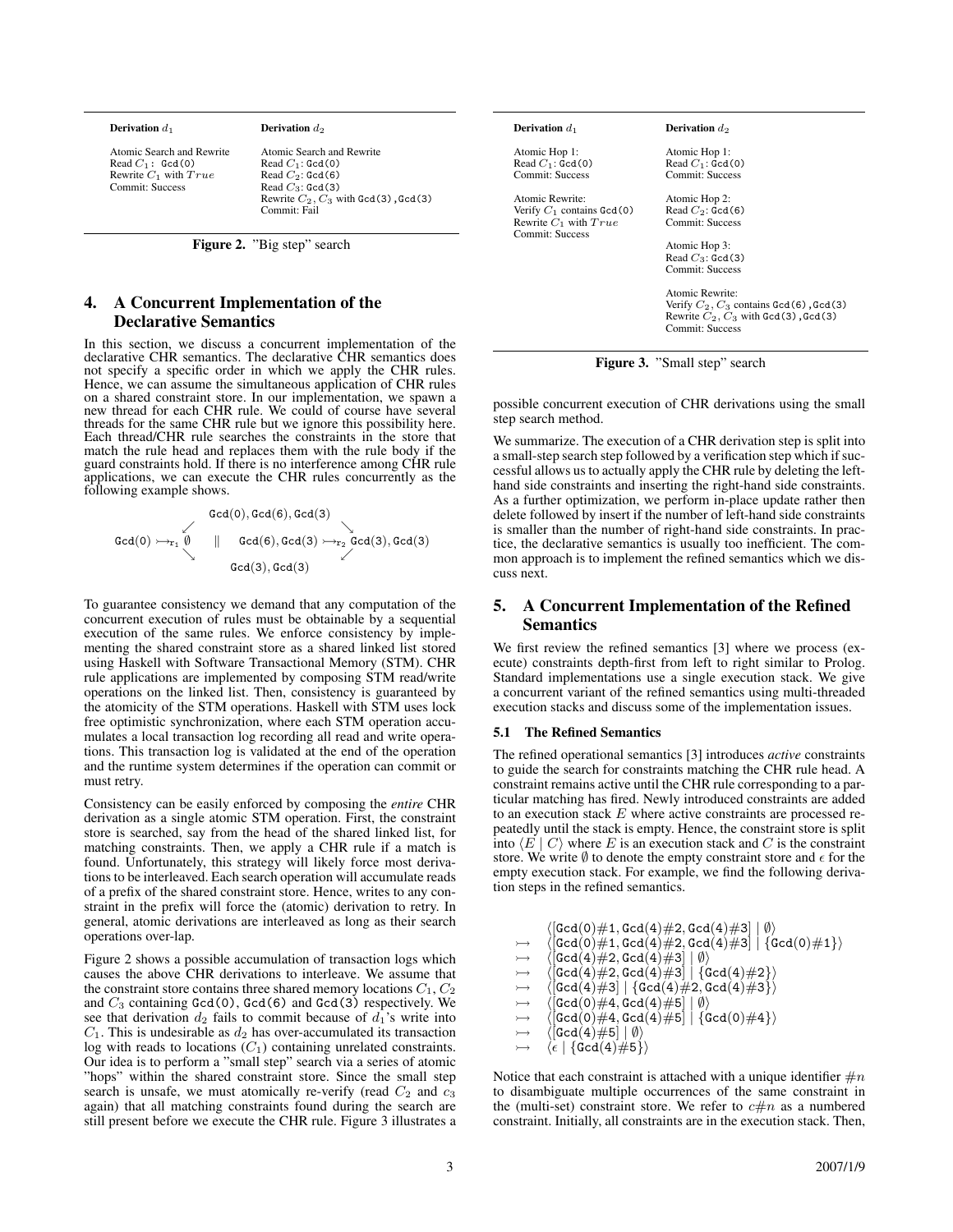

Figure 4. The CHR Concurrent Refined Semantics

the head of the stack is activated and introduced to the store, followed by the search for matching rules. The activated constraint is dropped once the search is completed and the CHR rule has fired.

#### 5.2 The Concurrent Refined Semantics

In a concurrent setting, we wish to have  $n$  execution stacks operating simultaneously on the shared constraint store. Here is sample derivation using two execution stacks.

$$
\langle [\text{Gcd}(0) \# 1, \text{Gcd}(4) \# 2], [\text{Gcd}(4) \# 3] \mid \newline \{\text{Gcd}(0) \# 1, \text{Gcd}(4) \# 2, \text{Gcd}(4) \# 3\} \rangle \\\rightarrow \quad \langle [\text{Gcd}(4) \# 2], [\text{Gcd}(0) \# 4, \text{Gcd}(4) \# 5] \mid \newline \{\text{Gcd}(0) \# 4, \text{Gcd}(4) \# 5\} \rangle \\\rightarrow \quad \langle \epsilon, [\text{Gcd}(4) \# 5] \mid \{\text{Gcd}(4) \# 5\} \rangle \\\rightarrow \quad \langle \epsilon, \epsilon \mid \{\text{Gcd}(4) \# 5\} \rangle
$$

In contrast to the single-threaded refined semantics, we assume that all constraints from the execution stacks are already copied into the store. Making all constraints visible in the store immediately allows possible matches to be found earlier. For the above example, if  $\text{Gcd}(4) \# 2$  is not immediately added to the store, the second execution stack is not able to make progress and hence drops  $\text{Gcd}(4)\#3$ . The first execution stack has then to do all the remaining work. There is obviously the issue of a "fair" distribution among the execution stacks which we will ignore here.

Figure 4 contains the formal description of our concurrent refined semantics. For simplicity, we only consider the case of two execution stacks. In the concurrent semantics, each state  $\langle E_1, E_2 \rangle$  $C_{i,j}^{[x,y]}$  is indexed by the thread number x and y and the most recently activated number  $i$  and  $j$  in each thread. Thus, each thread can independently create unique identifiers when activating constraints in the interleaving semantics. The interleaving semantics describes the possible derivation steps for each single execution stack.

We first take a look at the interleaving semantics. In (Simp), firing of a CHR rule activates the right-hand side constraints B. As said before, we add  $B$  to the execution stack and constraint store. The auxiliary function Cons returns an un-numbered constraint

set and is defined as  $Cons(c_1\#n_1, ..., c_m\#n_m) = \{c_1, ..., c_m\}.$ Function Label turns an un-numbered constraint into a numbered constraint and is defined as  $Label({c_1, ..., c_n}, x, i) =$  ${c_1 \# x_{1+i}, \ldots, c_n \# x_{n+i}}$ . We write  $c \# x_i$  to denote a (concurrent) numbered constraint with the identifier  $x_i$ . We write  $\forall$  to denote multi-set union. Execution stacks are represented by (Haskell) lists and we write  $E_1 + +E_2$  to denote list concatenation and  $c : E$  to denote an execution stack with the top element  $c$  and tail  $E$ .

Rule (D1) covers the case of an active constraint which does not trigger any CHR rule and therefore can be dropped (removed). Rule (D2) applies if the active constraint is not in the store and hence must have been consumed by an earlier derivation. We drop the active constraint then.

Next, we take a look at the concurrent semantics. Rules (IL) and (IR) describe the derivation step taken by using either execution stack. Rule (WC) shows the concurrent execution of derivation steps as long as they do not interfere.

Let us consider another example using two CHR rules rule  $C \Longleftrightarrow$ B (R1) and rule  $A, B \Longleftrightarrow D$  (R2). We assume that A, B and C are some primitive constraints. In the interleaving semantics, we find that

$$
T_1: \langle [A\#2] | \{C\#1, A\#2\} \rangle \rightarrow_{D_1} \langle \epsilon | \{C\#1, A\#2\} \rangle
$$

and

$$
T_2: \langle [C\#1] | \{C\#1, A\#2\} \rangle \rightarrow_{R1} \langle [B\#3] | \{B\#3, A\#2\} \rangle
$$

For simplicity, we drop the thread and number supply indices. Thread  $T_1$  applies rule (D1) whereas thread  $T_2$  applies the CHR rule (R1). It seems that there is the potential problem of failing to apply CHR rule (R2). However, constraint  $\dot{B}=3$  is now active in thread  $T_2$  and will eventually fire rule (R2). Hence, we can guarantee the exhaustive application of CHR rules in the current refined semantics.

#### 5.3 Implementation Highlights

We have implemented the concurrent refined semantics (Figure 4) using the small step search strategy. In our implementation, the choice between the interleaving and weak concurrency steps